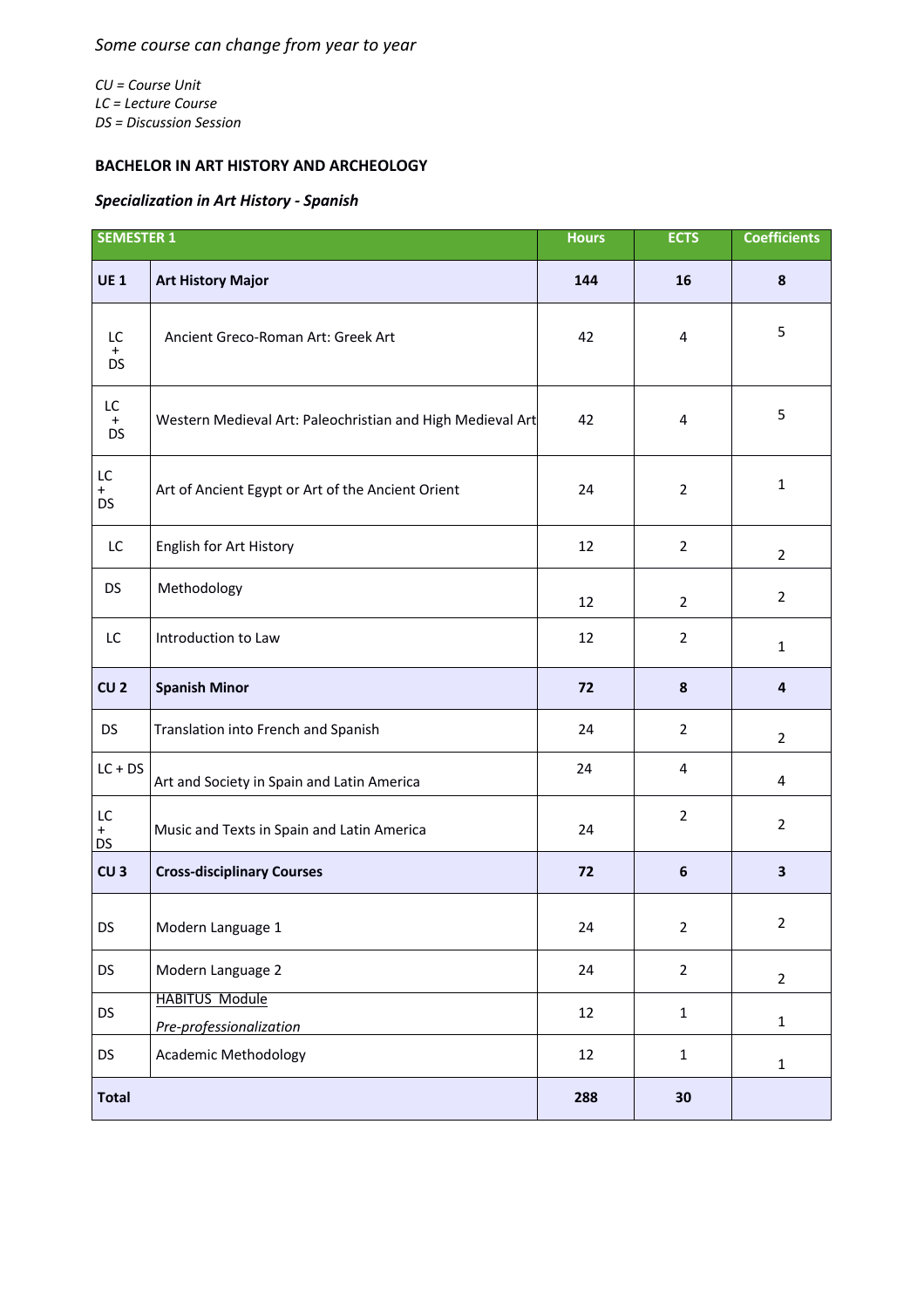| <b>SEMESTER 2</b>      |                                                                                              | <b>Hours</b> | <b>ECTS</b>    | <b>Coefficients</b> |
|------------------------|----------------------------------------------------------------------------------------------|--------------|----------------|---------------------|
| CU <sub>1</sub>        | <b>Art History Major</b>                                                                     | 144          | 16             | 8                   |
| LC<br>$+$<br><b>DS</b> | Art from the 15 <sup>th</sup> to the 18 <sup>th</sup> Century: Art of the Renaissance        | 42           | 4              | 5                   |
| LC<br>$+$<br><b>DS</b> | Art from the 19 <sup>th</sup> to the 21 <sup>st</sup> Century: Neoclassicism to the<br>1860s | 42           | 4              | 5                   |
| LC<br>$+$<br><b>DS</b> | Asian Art 1 or Art of Africa and Oceania                                                     | 24           | $\overline{2}$ | $\overline{2}$      |
| LC                     | English for Art History                                                                      | 12           | $\overline{2}$ | $\overline{2}$      |
| <b>DS</b>              | Methodology                                                                                  | 12           | $\overline{2}$ | $\overline{2}$      |
| LC                     | Introduction to Law                                                                          | 12           | $\overline{2}$ | $\mathbf{1}$        |
| CU <sub>2</sub>        | <b>Spanish Minor</b>                                                                         | 72           | 8              | 4                   |
| <b>DS</b>              | Translation into French and Spanish                                                          | 24           | $\overline{2}$ | $\overline{2}$      |
| LC<br>$+$<br><b>DS</b> | Art and Society in Spain and Latin America                                                   | 24           | 4              | 4                   |
| LC<br>$+$<br><b>DS</b> | Music and Texts in Spain and Latin America                                                   | 24           | $\overline{2}$ | $\overline{2}$      |
| CU <sub>3</sub>        | <b>Cross-disciplinary Courses</b>                                                            | 72           | 6              | 3                   |
| <b>DS</b>              | Modern Language 1                                                                            | 24           | $\overline{2}$ | $\overline{2}$      |
| <b>DS</b>              | Modern Language 2 or Strengthening Language 1                                                | 24           | $\overline{2}$ | $\overline{2}$      |
| <b>DS</b>              | <b>Habitus Module</b><br>Pre-professionalization Module                                      | 12           | $\mathbf{1}$   | $\mathbf{1}$        |
| LC                     | <b>Grand Cours ICP</b>                                                                       | 12           | $\mathbf{1}$   | $\mathbf{1}$        |
| <b>Total</b>           |                                                                                              | 288          | 30             |                     |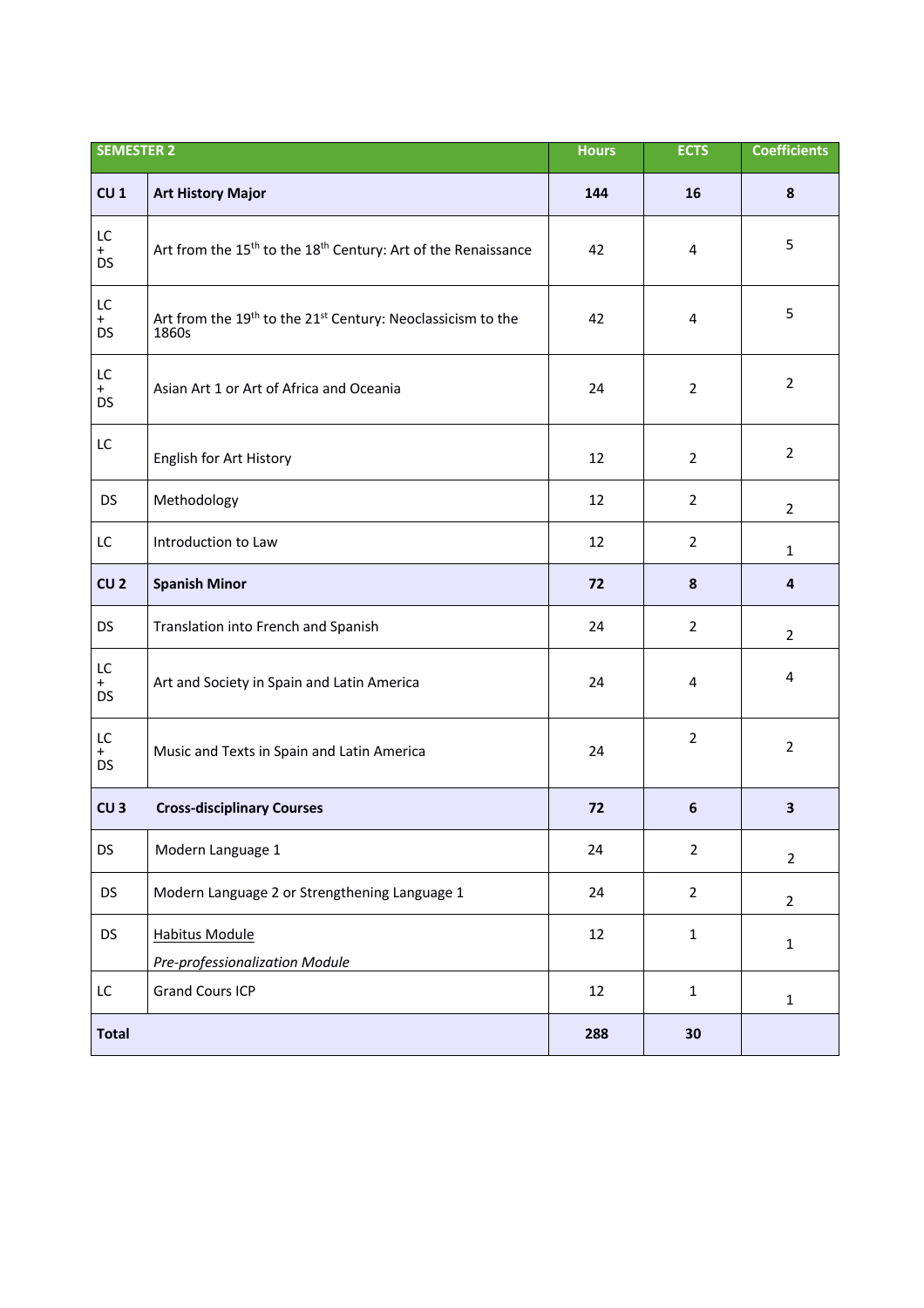| <b>SEMESTER 3</b>      |                                                            | <b>Hours</b> | <b>ECTS</b>      | <b>Coefficients</b>     |
|------------------------|------------------------------------------------------------|--------------|------------------|-------------------------|
| CU <sub>1</sub>        | <b>Art History Major</b>                                   | 144          | 16               | 8                       |
| LC<br>$+$<br>DS        | Ancient Greco-Roman Art: Roman Art                         | 42           | 4                | 5                       |
| LC<br>$+$<br><b>DS</b> | Western Medieval Art: Romanesque Art                       | 42           | 4                | 5                       |
| LC<br>$+$<br>DS        | Islamic Art or Byzantine Art                               | 24           | $\overline{2}$   | $\mathbf{1}$            |
| LC                     | English for Art History                                    | 12           | $\overline{2}$   | $\overline{2}$          |
| <b>DS</b>              | Methodology                                                | 12           | $\overline{2}$   | $\overline{2}$          |
| LC                     | Law and Culture                                            | 12           | $\overline{2}$   | $\mathbf{1}$            |
| CU <sub>2</sub>        | <b>Spanish Minor</b>                                       | 72           | 8                | $\overline{4}$          |
| <b>DS</b>              | Written and Oral Expression                                | 36           | 4                | $\mathbf{1}$            |
| LC<br>$+$<br><b>DS</b> | Baroque Art, Classical Art in the 18 <sup>th</sup> Century | 24           | $\overline{2}$   | $\mathbf{1}$            |
| LC                     | Literature of the Golden Age                               | 12           | $\overline{2}$   | $\overline{2}$          |
| CU <sub>3</sub>        | <b>Cross-disciplinary Courses</b>                          | 72           | $\boldsymbol{6}$ | $\overline{\mathbf{3}}$ |
| DS                     | Modern Language 1                                          | 24           | $\overline{2}$   | $\overline{2}$          |
| DS                     | Modern Language 2 or Strengthening Language 1              | 24           | $\overline{2}$   | $\overline{2}$          |
| DS                     | <b>HABITUS Module</b><br>Pre-professionalization           | 12           | $\mathbf{1}$     | $\mathbf 1$             |
| DS                     | <b>Academic Methodology</b>                                | 12           | $\mathbf{1}$     | $\mathbf 1$             |
| <b>Total</b>           |                                                            | 288          | 30               |                         |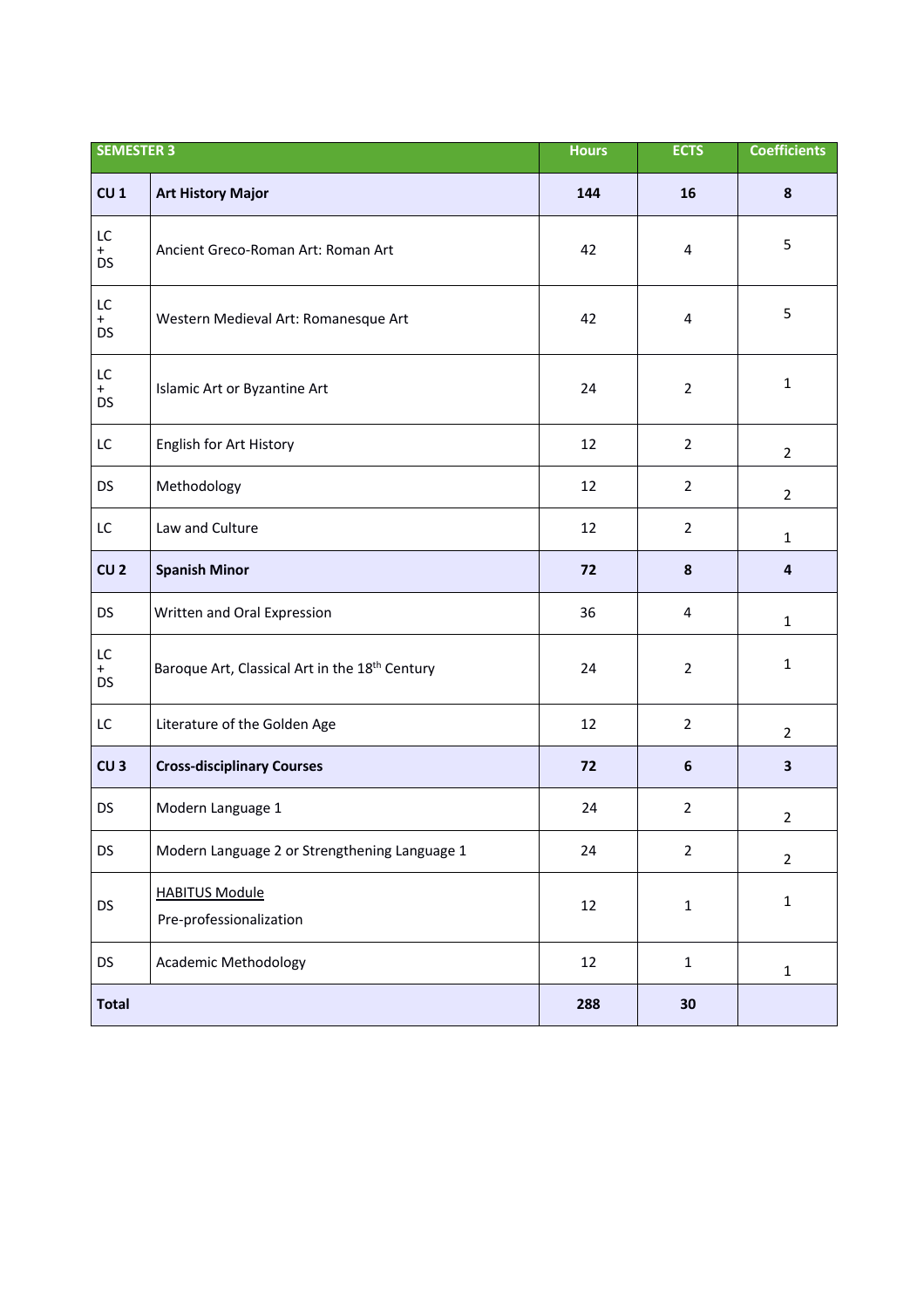| <b>SEMESTER 4</b>      |                                                                                         | <b>Hours</b> | <b>ECTS</b>    | <b>Coefficients</b>     |
|------------------------|-----------------------------------------------------------------------------------------|--------------|----------------|-------------------------|
| CU <sub>1</sub>        | <b>Art History Major</b>                                                                | 144          | 16             | 8                       |
| LC<br>$+$<br><b>DS</b> | Art from the 15 <sup>th</sup> to the 18 <sup>th</sup> Century: 17 <sup>th</sup> Century | 42           | 4              | 5                       |
| LC<br>$+$<br><b>DS</b> | Art from the 19th to the 21st Century: From the 1860s to the<br>Avant-garde             | 42           | 4              | 5                       |
| LC<br>$+$<br><b>DS</b> | Asian Art 2 (Indian Art) or Pre-Columbian Art                                           | 24           | $\overline{2}$ | $\mathbf{1}$            |
| LC                     | English for Art History                                                                 | 12           | $\overline{2}$ | $\overline{2}$          |
| <b>DS</b>              | Methodology                                                                             | 12           | $\overline{2}$ | $\overline{2}$          |
| LC                     | Law and Culture                                                                         | 12           | $\overline{2}$ | $\mathbf{1}$            |
| CU <sub>2</sub>        | <b>Spanish Minor</b>                                                                    | 72           | 8              | 4                       |
| <b>DS</b>              | Written and Oral Expression                                                             | 36           | 4              | $\mathbf{1}$            |
| LC<br>$+$<br><b>DS</b> | Baroque Art, Classical Art of the 18 <sup>th</sup> Century                              | 24           | $\overline{2}$ | $\overline{2}$          |
| LC                     | Literature of the Golden Age                                                            | 12           | $\overline{2}$ | $\overline{2}$          |
| CU <sub>3</sub>        | <b>Cross-disciplinary Courses</b>                                                       | 72           | 6              | $\overline{\mathbf{3}}$ |
| <b>DS</b>              | Modern Language 1                                                                       | 24           | $\overline{2}$ | $\overline{2}$          |
| DS                     | Modern Language 2 or Strengthening Language 1                                           | 24           | $\overline{2}$ | $\overline{2}$          |
| DS                     | <b>HABITUS Module</b><br>Pre-professionalization                                        | 12           | $\mathbf 1$    | $\mathbf 1$             |
| LC                     | <b>Grand Cours ICP</b>                                                                  | 12           | $\mathbf{1}$   | $\mathbf{1}$            |
| <b>Total</b>           |                                                                                         | 288          | 30             |                         |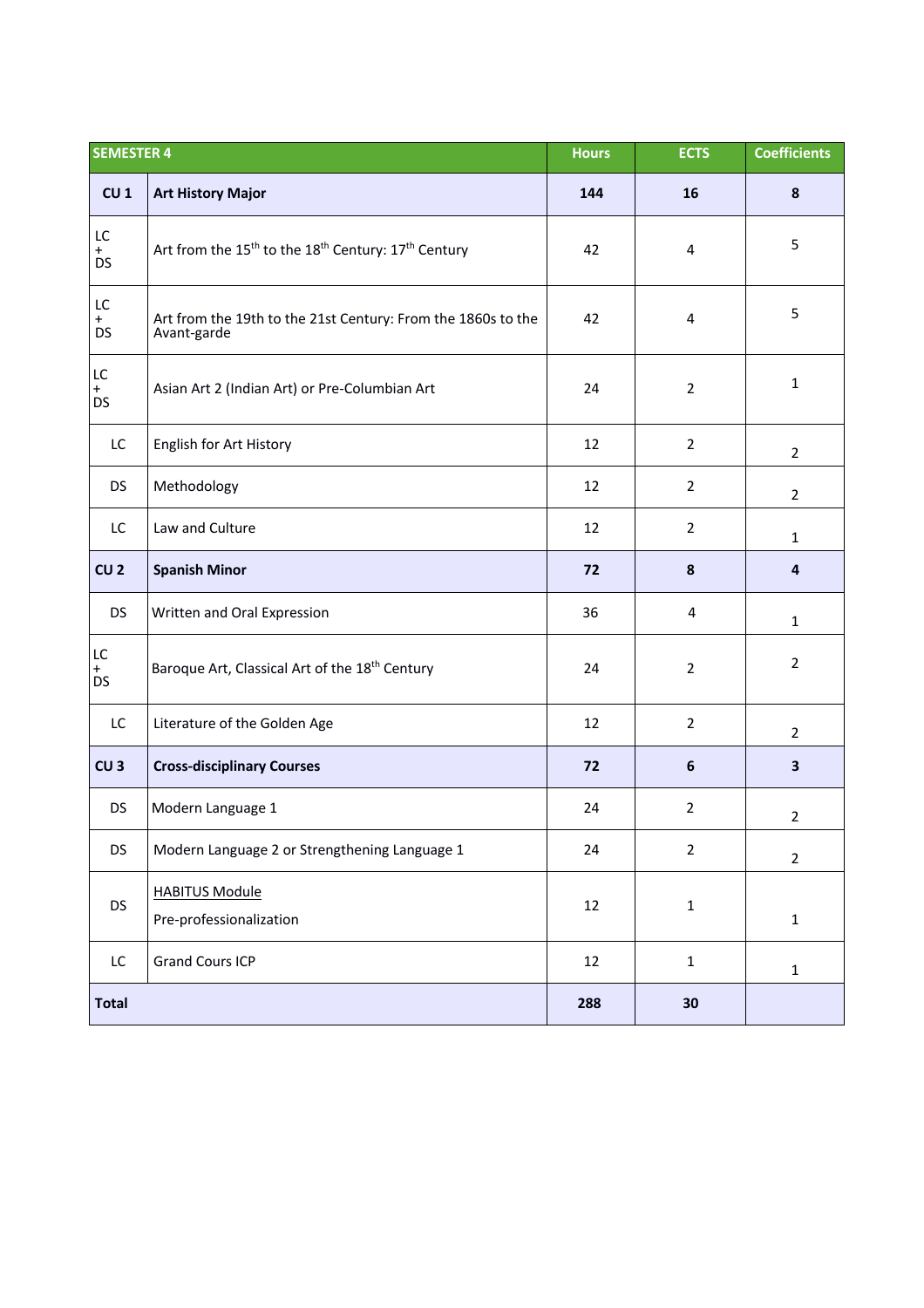| <b>SEMESTER 5</b>               |                                                                                     | <b>Hours</b> | <b>ECTS</b>    | <b>Coefficients</b> |
|---------------------------------|-------------------------------------------------------------------------------------|--------------|----------------|---------------------|
| CU <sub>1</sub>                 | <b>Art History Major</b>                                                            | 132          | 12             | 8                   |
| LC<br>$+$<br><b>DS</b>          | Ancient Greco-Roman Art: Art of the Hellenistic and Roman<br>Orient                 | 42           | 4              | 5                   |
| LC<br>$+$<br>DS                 | Western Medieval Art: Gothic Art                                                    | 42           | 4              | 5                   |
| <b>DS</b>                       | Museum Visits (Six 2-hour visits during the SEMESTER)                               | 12           |                |                     |
| LC                              | History of the Museum                                                               | 12           | $\overline{2}$ | $\mathbf{1}$        |
| LC                              | Philosophy of Art                                                                   | 12           | $\overline{2}$ | $\mathbf{1}$        |
| LC                              | Literary and Artistic Property Law                                                  | 12           | $\overline{2}$ | $\mathbf{1}$        |
| LC                              | English for Art History                                                             | 12           | $\overline{2}$ | $\mathbf{1}$        |
| CU <sub>2</sub>                 | <b>Spanish Minor</b>                                                                | 72           | 8              | 4                   |
| <b>DS</b>                       | <b>Translation into French</b>                                                      | 18           | $\overline{2}$ | $\mathbf{1}$        |
| LC<br>$+$<br><b>DS</b>          | Painting and Society in Spain: 19th and 20th Century                                | 24           | $\overline{2}$ | $\overline{2}$      |
| LC<br>$\stackrel{+}{\text{DS}}$ | Civilization in Spain and Latin America: 18 <sup>th</sup> -20 <sup>th</sup> Century | 30           | 4              | 4                   |
| CU <sub>3</sub>                 | <b>Cross-disciplinary Courses</b>                                                   | 72           | 6              | 3                   |
| DS                              | Modern Language 1                                                                   | 24           | $\overline{2}$ | $\overline{2}$      |
| <b>DS</b>                       | Modern Language 2 or Strengthening Language 1                                       | 24           | $\overline{2}$ | $\overline{2}$      |
| <b>DS</b>                       | <b>HABITUS Module</b>                                                               | 12           | $\mathbf{1}$   | $\mathbf{1}$        |
| <b>DS</b>                       | <b>Academic Methodology</b>                                                         | 12           | $\mathbf{1}$   | $\mathbf{1}$        |
| <b>Total</b>                    |                                                                                     | 276          | 30             |                     |